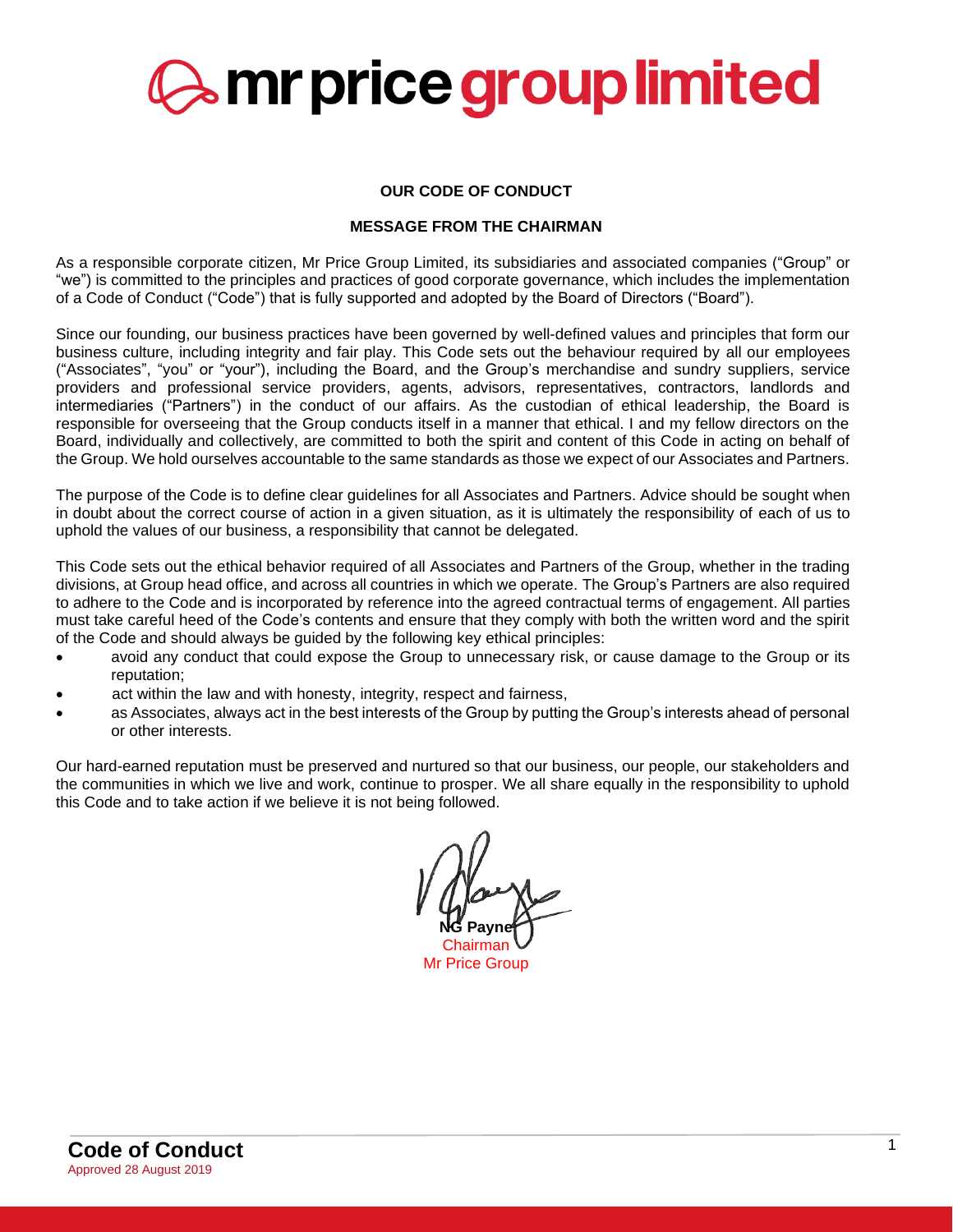# **Amr price group limited**

#### **CONTENTS**

**OUR BELIEFS**

- **1. HOW TO APPLY THIS CODE**
- **2. SPIRIT OF TRUST**

#### **3. COMPLIANCE WITH LAWS AND REGULATIONS**

#### **4. CONFLICT OF INTEREST**

- 4.1 OUTSIDE ACTIVITIES, EMPLOYMENT AND DIRECTORSHIPS
- 4.2 RELATIONS WITH PARTNERS
- 4.3 GIFTS, HOSPITALITY AND FAVOURS
- 4.4 PERSONAL INVESTMENTS

#### **5. CUSTOMER RESPONSIBILITY**

#### **6. COMMITMENT TO A FAIR AND HEALTHY WORK ENVIRONMENT**

- 6.1 EQUAL OPPORTUNITY
- 6.2 DISCRIMINATION, HARASSMENT AND HARSH TREATMENT
- 6.3 FORCED LABOUR
- 6.4 CHILD LABOUR
- 6.5 REMUNERATION & WORKING HOURS
- 6.6 FREEDOM OF ASSOCIATION
- 6.7 REGULAR EMPLOYMENT
- 6.8 HEALTH AND SAFETY
- 6.9 SUBSTANCE ABUSE
- 6.10 MISCONDUCT OFF THE JOB
- 6.11 FAMILIES AND RELATIVES
- 6.12 RELATED PARTY RELATIONSHIPS
- **7. ENVIRONMENTAL AND SOCIAL RESPONSIBILITY**
- **8. POLITICAL SUPPORT**
- **9. GROUP FUNDS AND ASSETS**
- **10. GROUP RECORDS**
- **11. DEALING WITH OUTSIDE PERSONS AND ORGANISATIONS**
	- 11.1 PROMPT COMMUNICATIONS
	- 11.2 MEDIA RELATIONS
- **12. PRIVACY AND CONFIDENTIALITY**

#### **13. ANTI-COMPETITIVE PRACTICES**

- 13.1 ARRANGEMENTS WITH COMPETITORS
- 13.2 ARRANGEMENTS WITH PARTNERS
- 13.3 ABUSE OF DOMINANCE

#### **14. CONTRAVENTION OF THE CODE**

#### **15. ACCEPTANCE OF THE CODE**

# **Code of Conduct** 2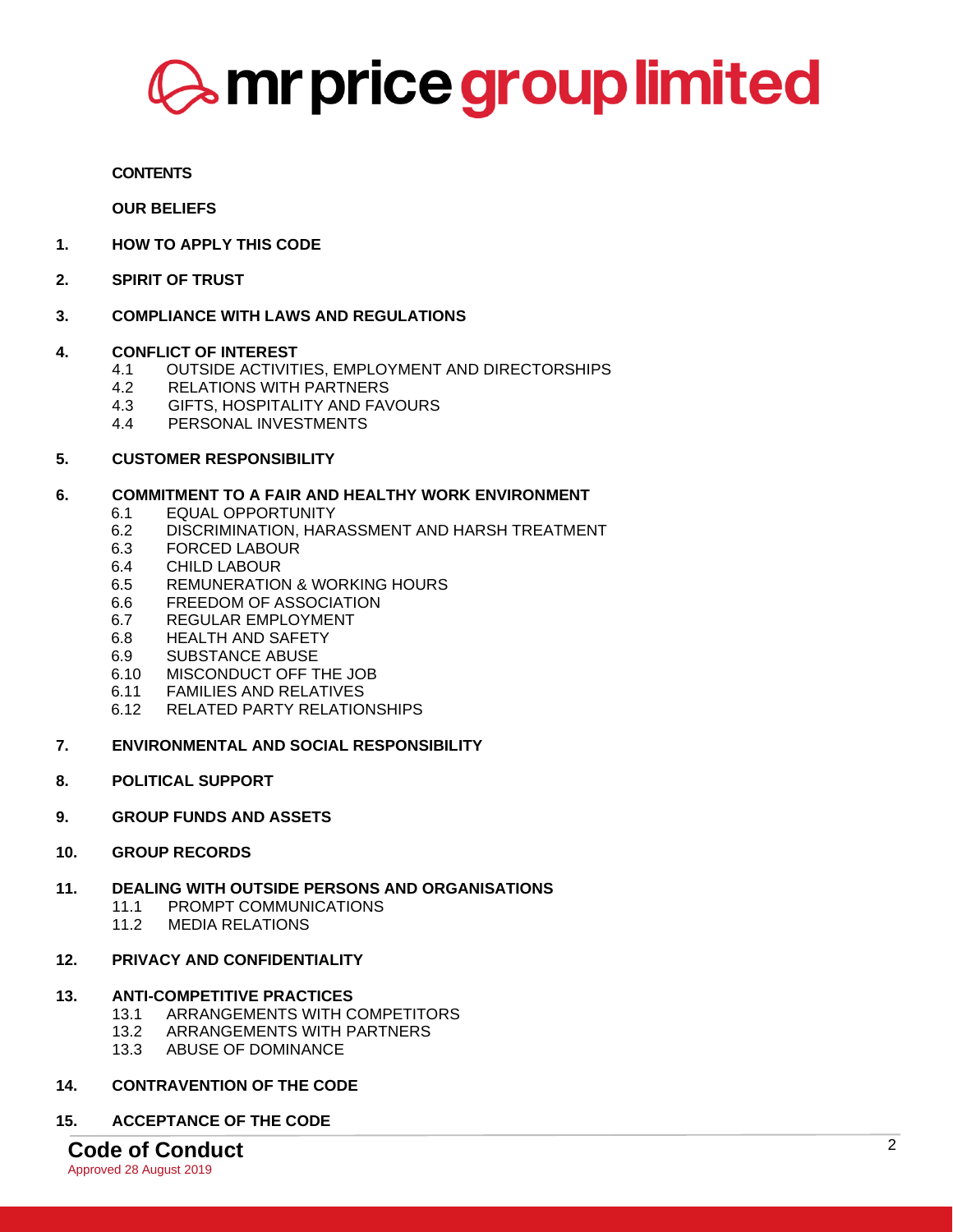# $\geqslant$  mr price group limited

#### **OUR BELIEFS**

We are driven by PASSION, guided by VALUE and built on PARTNERSHIP.

These three beliefs, PASSION, VALUE, PARTNERSHIP, are the foundation stones of our business and are guidelines for all Associates and Partners. By staying true to our beliefs, we ensure that we never waiver in our quest to be a top performing international retailer and our purpose to add value to our customers' lives and worth to our Associates' and Partners' lives.

**Passion** – means ordinary people doing extraordinary things. It's our engine and the positive attitude, enthusiasm and integrity of all our Associates who approach each day smiling and projecting a positive image; believing work is fun! Trust is the most important aspect of creating and maintaining passion. Trust is about conducting ourselves ethically and morally in order to get the best out of each other and is fostered by acting with integrity, and being honest and transparent.

**Value** – is the heart of our business and we strive to add value in everything we do. It is more than just product, it is the way we service the business, each other and our customers. Value is about doing more than what is expected or required.

**Partnership** – is based on mutual respect and is integral to the culture of the Group. Partnership is sharing the ownership of the Group with all our Associates and fostering solid and long-term relationships with our suppliers. Without our customers, we would not have a business and they are one of our most valued partners. We also partner with communities, by investing in strategic initiatives that will improve the lives of those who are less fortunate, particularly children and youth.

These beliefs are underpinned by ethical principles and we strive to continuously entrench our beliefs in the Group's strategy, decision-making processes, practices and governance so as to provide for an ethical organisational culture and a sustainable business. Our beliefs guide ethical business conduct as detailed in this Code and are the ethical framework within which we conduct business. As such and whilst the Group recognises that there are different legal and cultural environments throughout the world, this Code applies to the Board, Associates and Partners.

The Group believes in treating Associates, Partners and its stakeholders (shareholders, government, communities and the environment) with fairness and respect. The Group's Partners must apply the same values and operate in compliance with the relevant legislation, other requirements or prevailing codes of industry best practice in their respective countries when dealing with or on behalf of the Group. The provisions of the Code constitute minimum standards; therefore, the Code does not prevent Partners from exceeding these standards. Where applicable laws, rules and regulations address the same subject as provided within this Code, that which imposes more stringent requirements must be applied.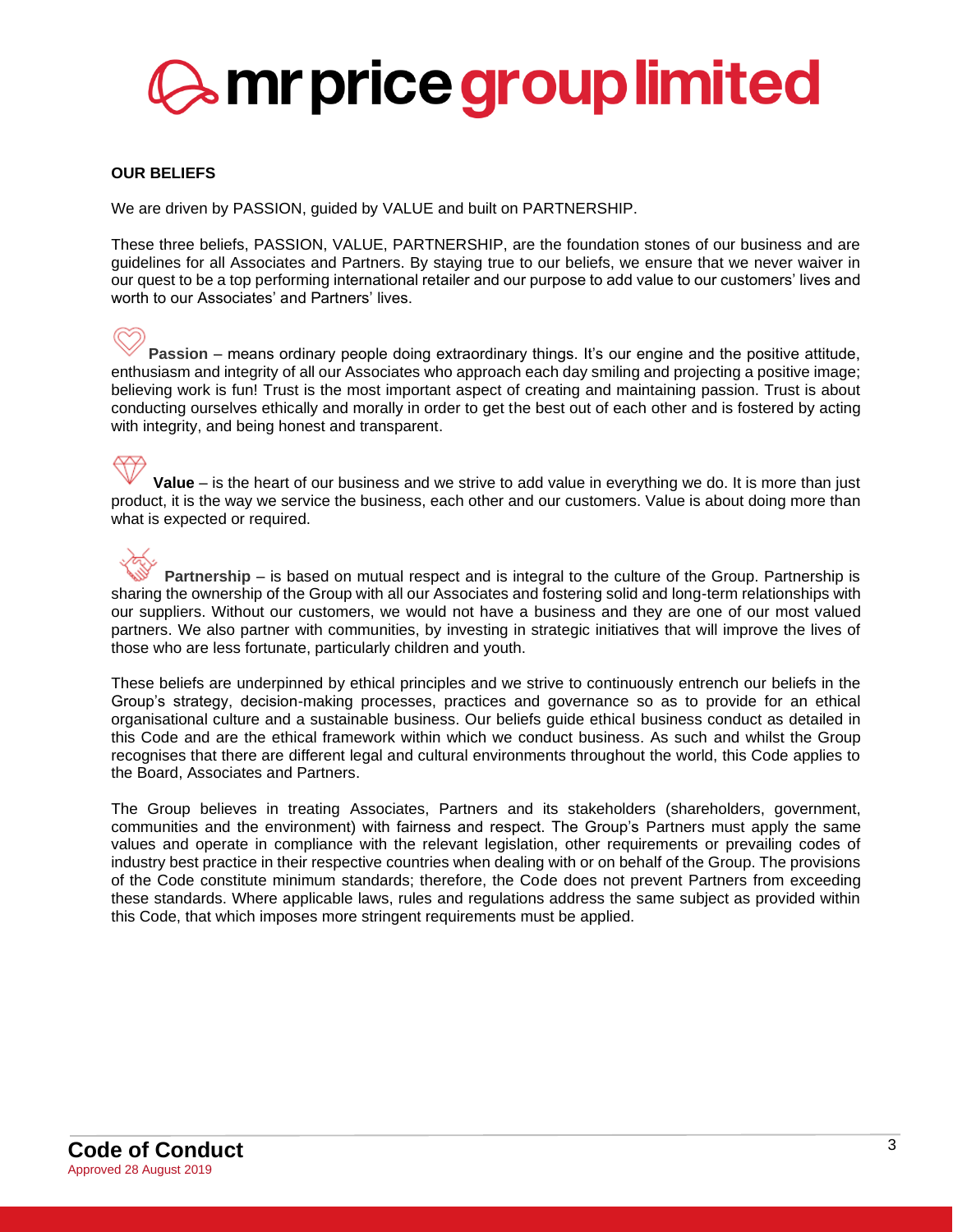# **a** mr price group limited

#### **1. HOW TO APPLY THIS CODE**

This Code applies to our Associates and our Partners. By "**Associates**" we mean all our Mr Price Group employees, including full time, part time, flexi-time, permanent or contract employees. When we refer to "**Partners**", we mean everyone that we engage with to do business including our merchandise and sundry suppliers, service providers and professional service providers, agents, advisors, contractors, representatives, landlords and intermediaries.

Certain sections of this Code are more relevant to our Associates, but our Partners are required to understand and respect our position on these matters (e.g. the gift policy). Other sections are applicable to all our Partners (including merchandise suppliers), and some are applicable specifically to our merchandise suppliers (e.g. forced labour). Where a section is relevant to merchandise suppliers, it includes factories which they own or sub-contract to and those factory workers.

The content of the various sections should be read holistically and understood in its entirety, and should be applied as the context requires. If you are unsure whether the sections of the Code apply to you, you are welcome to contact the Group Compliance and Ethics Officer.

For your ease we have added icons to each section of the Code to identify to whom the content has the most significant relevance. These icons are:



#### **2. SPIRIT OF TRUST**  *We act with integrity and are open and transparent*

We are committed to a spirit of trust, including fair dealing and integrity in the conduct of our business.

Trust is one of our most important values and the essence of which can be encapsulated in these two aspects:

- be worthy of trust yourself; and
- be willing to trust others.

Unless there is a high level of trust between associates, we will not be able to outperform our competitors. It is trust that creates a magic environment. It is trust that builds self-confidence and self-respect.

Trust comes from us being honest, open and transparent with ourselves and each other. It is demonstrated in having enough confidence to express concerns and aspirations to others. Trust means creating opportunities for listening to and talking with each other.

Anyone who interferes with this spirit of trust is damaging the Group spirit and culture.

# **3. COMPLIANCE WITH LAWS AND REGULATIONS** *We respect the law at all times*

Associates and Partners are required to comply with all applicable laws, regulations and internal codes, policies and business rules at all times.

We do not tolerate or permit any violation of the law or any unethical business dealing by an Associate or Partner. We specifically do not tolerate, permit or engage in bribery or corruption of any kind. This includes paying, promising,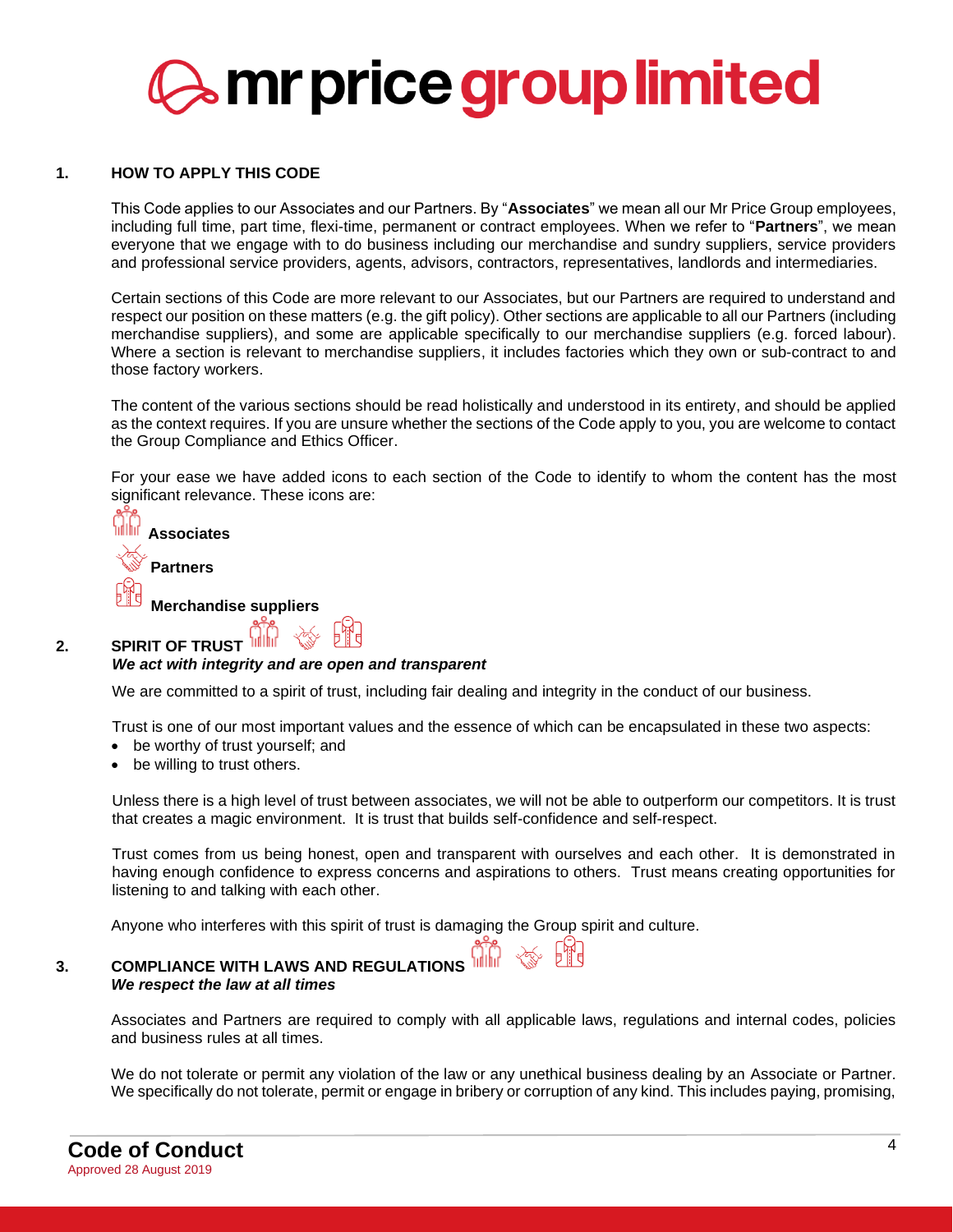# $\geqslant$  mr price group limited

offering, authorising or accepting payment (in money or anything of value) to or from any anybody in order to gain or retain business or secure an improper advantage either inside or outside of working hours.

Associates and Partners must bear in mind that the perception of their actions by others is important, and they should act accordingly, especially when any indiscreet or anti-social behaviour could affect an individual's performance or reflect negatively on the Group.

Given the zero-tolerance policy of the Group in regard to acts of bribery and/or corruption, Associates who commit or are in any way involved in acts of bribery or corruption, or whose conduct would or could be construed as an illegal or corrupt practice, will be subject to disciplinary action and may be dismissed. Similarly, if any Partner commits or is involved in acts of bribery or corruption, the Group will immediately cease all relations and engagements with such Partner. The Group will be entitled, at its election to cease engagements with a Partner in the event that there are allegations of involvement in bribery or corruption by the Partner or its employees and/or where employees of a Partner are under investigation by any professional body, including for breach of a professional code or equivalent governing standards (eg SAICA).

Also, Associates or Partners copying or using (ie infringing) other people's creative ownership rights is not permitted or acceptable. Appropriate action will be taken against Associates and Partners who infringe intellectual property rights.

### **4. CONFLICTS OF INTEREST**  *We act in the best interests of the Group.*

Associates are expected to perform our duties conscientiously, honestly and in keeping with the best interests of the Group.

You must not use our position, or knowledge gained through your employment with the Group, for private or personal advantage, or in such a manner that a conflict or an appearance of conflict arises between the Group's interest and our personal interests.

A conflict could arise where you, your spouse or life partner, a member of your family, a close friend of yours or your spouse or life partner or a business with which you or your family or friend is associated, obtains a gain, advantage or profit because of your position within the Group or knowledge gained through the Group.

If you feel that a course of action which you have followed or are contemplating following, may result in a conflict of interest situation, or a perceived conflict of interest situation, you should immediately make all the facts known to your manager, director, managing director or the Group Compliance and Ethics Officer.

Partners must avoid conduct that creates a conflict of interest for an Associate.

# **4.1 OUTSIDE ACTIVITIES, EMPLOYMENT AND DIRECTORSHIPS**

#### *We are committed to our duty to the Group and will not compromise this through our outside employments and activities.*

We believe that everyone has a responsibility to contribute to their community and therefore encourage Associates to participate in religious, charitable, educational and civic activities. The Group creates opportunities and encourage our Associates to become involved in social upliftment initiatives through the activities of the MRP Foundation.

You should, however, avoid acquiring any business interest or participating in any activity outside of the Group which would create or appear to create:

• An excessive demand upon your work time, attention and energy and/ or which would deprive the Group of your best efforts on the job; or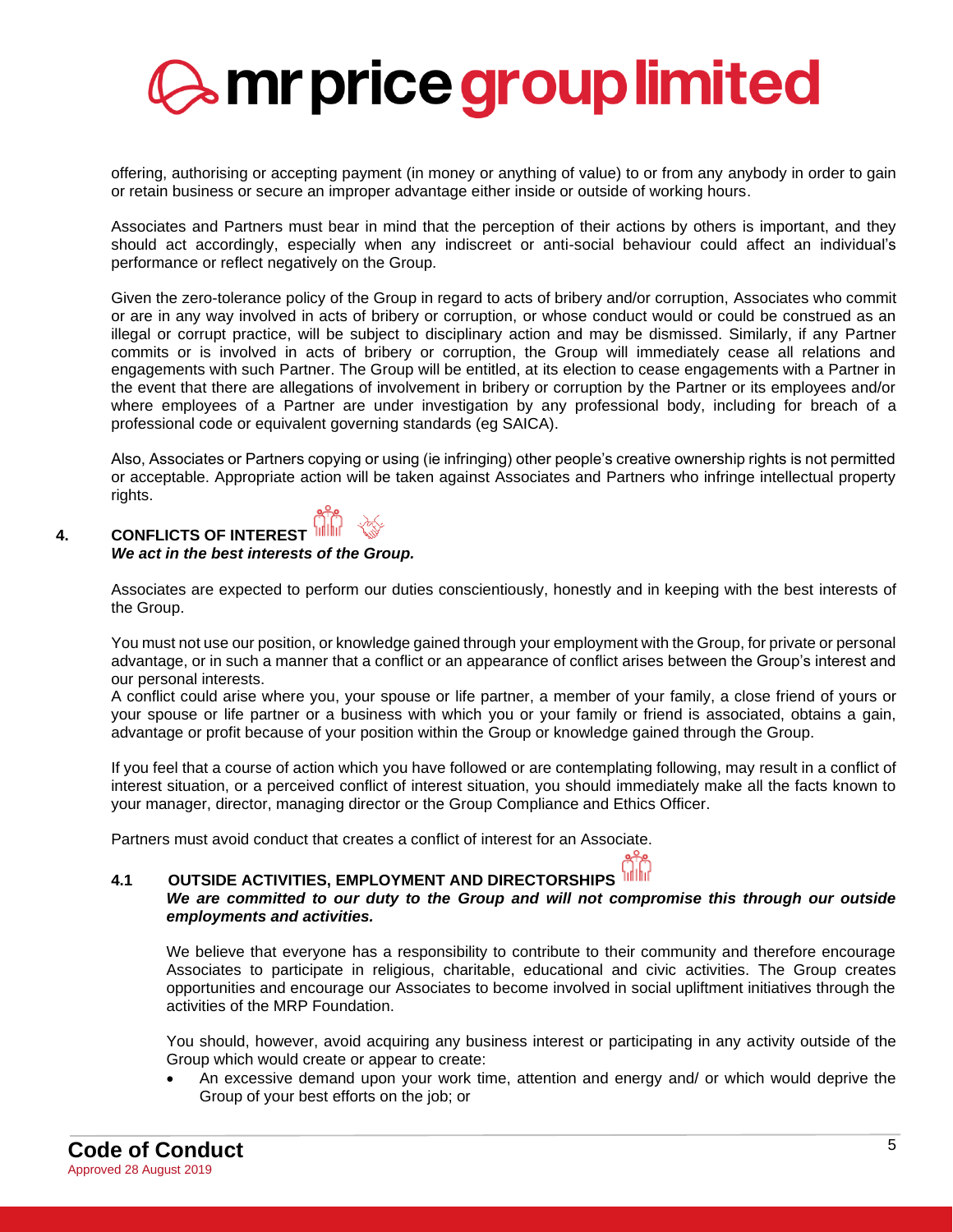

• An obligation, interest or distraction which would interfere or appear to interfere with you exercising independent judgement in the Group's best interest.

Associates may not take up any outside employment without the prior written approval of the divisional Managing Director.

Associates who previously held, currently hold, or have been invited to hold, outside directorships should take particular care to ensure compliance with all provisions of this Code. Prior written approval must be obtained from the Company Secretary, who will consult with management/the Board, as necessary.

### **4.2 RELATIONS WITH PARTNERS**  *We are ethical, fair and transparent in our dealings with Partners.*

In all your business dealings, Associates must ensure that they are independent, and are perceived to be independent, of any Partners which may or do have a business relationship with the Group or provide goods or services to the Group, if such a relationship might influence or create the impression of influencing your decisions in the performance of your duties on behalf of the Group.

Associates should not invest, or acquire a financial interest, directly or indirectly, in any such Partners.

We require and expect Partners to respect and uphold the values we employ in our business. Partners must not make, receive or cause to be made or receive any offer, gift or payment, consideration or benefit of any kind, including facilitation payments, which would or could be construed as an illegal or corrupt practice, or an activity in support of or leading to such illegal or corrupt practice, either directly or indirectly to or from any party, as an inducement or reward in relation to the provision of their services. Any such practice will be grounds for termination of the relationship.

#### **4.3 GIFTS, HOSPITALITY AND FAVOURS**  *We select Partners based on quality and competence.*

With PARTNERSHIP as a key belief, the Group recognises and understands that giving and receiving gifts and hospitality is part of building and maintaining long-standing relationships with Partners. In keeping with our values and beliefs our policy is to not accept or offer gifts, gratuities, entertainment (personal or otherwise), hospitality (including travel), favours or preferential treatment (collectively referred to as "Gifts") that are excessive, result in actual or perceived conflicts of interest, or are intended to influence or do influence the performance of Associates' duties and responsibilities to the Group.

The Group has a detailed internal Gifts policy with which Associates are required to comply at all times. This policy sets out what Gifts are and are not acceptable, the processes that must be followed when approval for Gifts is requested or granted, and Gift declaration obligations. Associates MUST declare EVERY Gift, even if the Gift was not accepted or permission to accept the gift was not required or declined.

Partners are expected to respect our view on gifts and comply with our policy as set out in the first paragraph of this section. Also, Partners may not provide products or services to Associates in the Associates' personal capacities unless the products or services are provided on standard business terms and at standard business prices.

#### **4.4 PERSONAL INVESTMENTS**

#### *We ensure that our personal investments do not present a conflict with the interests of the Group.*

We respect the right of Associates to make personal investment decisions provided that these decisions do not contravene the conflict of interest provisions of this Code, any applicable legislation, or any policies or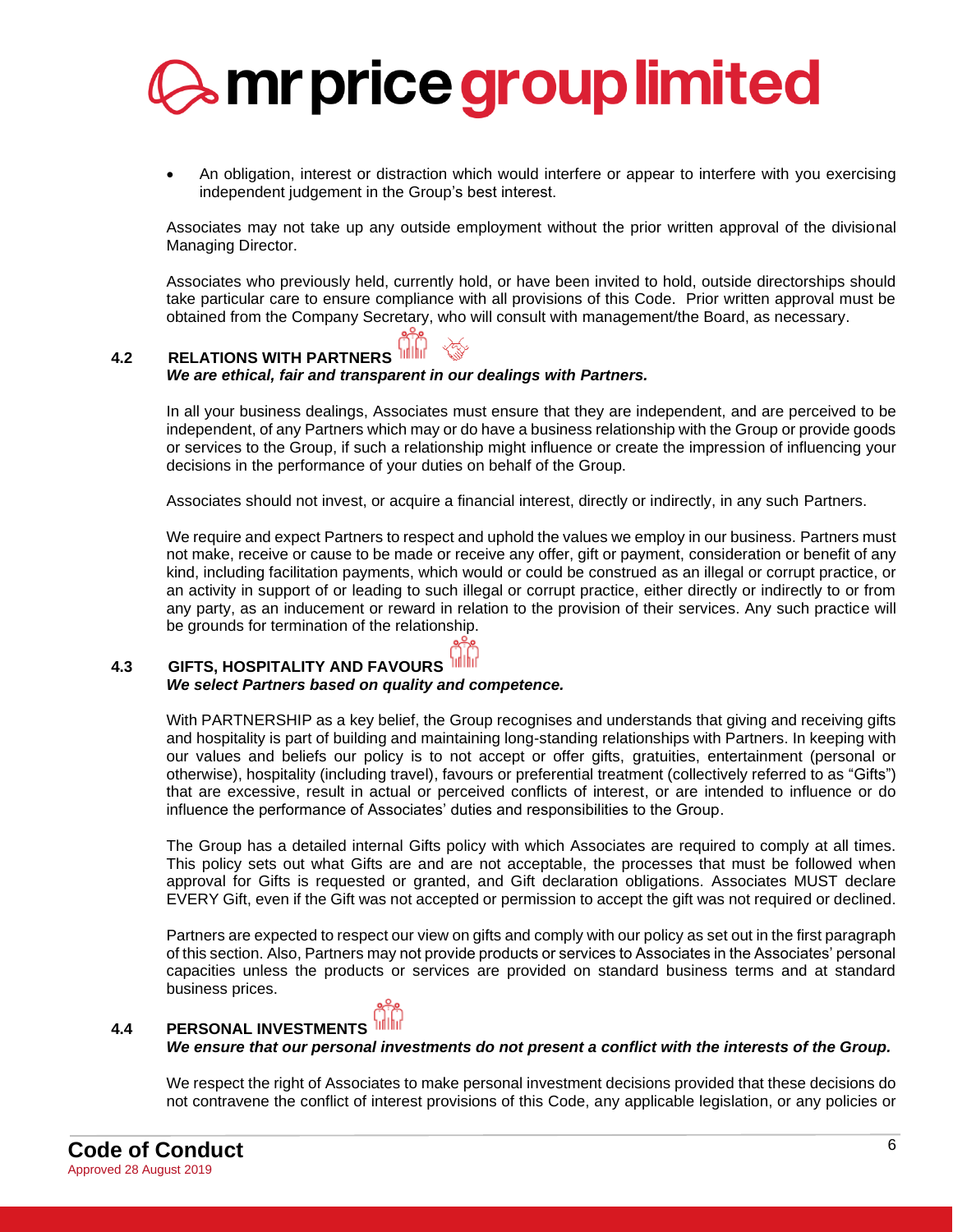

procedures established by the Group, and provided that these decisions are not made on the basis of material non-public information acquired by reason of an Associate's connection with the Group.

Associates should not permit their personal investment transactions to take priority over transactions for the Group.

Associates should ensure that no investment decision made for their own account could reasonably be expected to adversely influence their judgements or decisions in the performance of their duties.

Associates who are in possession of material non-public information about the Group must not use or pass this information onto others for their use.

Directors of the Group, Associates and in some instances Partners, who by the nature of their duties or positions, are exposed to price sensitive information relating to the Group, are subject to additional rules governing personal investments. These may be imposed by the Companies Act, the JSE Listings Requirements, the Financial Markets Act and other regulatory bodies, industry associations and management. The rules require the Directors and such Associates (and in some instances Partners) to refrain from dealing in the shares of the Group during the closed and prohibited periods.

Associates and Partners can refer to the Group's Shares Trading Policy for further information.

#### **5. CUSTOMER RESPONSIBILITY**

#### *We treat our customers with honesty, fairness and respect.*

We are focused on becoming a top performing international retail group and are therefore customer driven. A significant amount of effort is spent on obtaining a deep understanding of customer needs, rights and expectations so that we can surprise and delight our customers with our fashionable, great value products and good service.

All Associates shall provide fair, honest and respectful service to customers at all times. Associates shall not give preferential treatment to customers who are family, friends or Partners.

The Group and all Associates are responsible for protecting customers' personal information, in compliance with applicable legislation.

#### **6. COMMITMENT TO A FAIR AND HEALTHY WORK ENVIRONMENT** *We adopt the principles of fairness and equal opportunity and will not condone discrimination, workplace violence or misconduct*

## **6.1 EQUAL OPPORTUNITY**



Our recruitment policy is to support a system of equal opportunity for all. We seek to identify, develop and reward each Associate who demonstrates the qualities of personal integrity, initiative, enterprise, hard work and loyalty in their job.

We strongly reject notions of window dressing or tokenism. We believe that it is in the best interest of the Group, the Associate and their peers to know that employment in the Group is on the basis of merit rather than on race or other criteria unrelated to the Associate's capability to do the job.

#### **6.2 DISCRIMINATION, HARASSMENT AND HARSH TREATMENT**

Associates and employees of Partners have the right to work in an environment which is free from any form of physical or verbal abuse, physical discipline, harassment or discrimination, including on the basis of race, gender, sexual orientation, place of origin, citizenship, creed, political persuasion, age, marital or family status or disability. We promote, and expect Partners to promote, equality and prevent unfair discrimination in the workplace. We employ, remunerate, promote, train, terminate, retire and pay Associates on the basis of their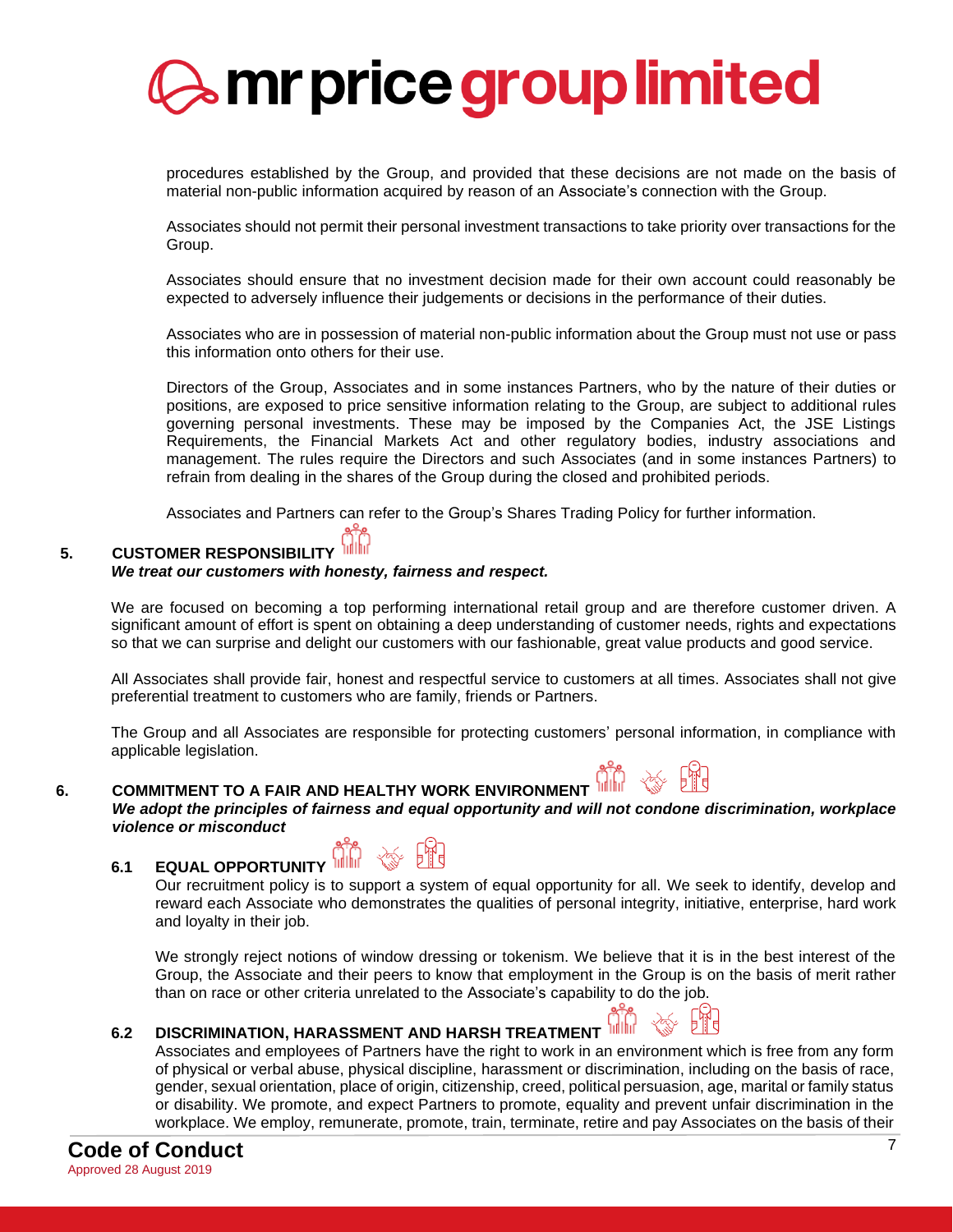

ability to do the job, and without regard to race, caste, colour, gender, nationality, religion, age, disability, gender, sexual orientation, union membership, political affiliation or marital status and expect the same of our Partners. Migrant Associates have the same entitlement as local Associates and migrant employees of Partners should have the same entitlement.

We will not tolerate any threatening, hostile or abusive behaviour by Associates in the workplace or whilst on Group business. Damage to property and/ or harm to people are strictly prohibited.

Associates should report any cases of actual or suspected discrimination, harassment or harsh treatment in the manner set out in the Contravention of the Code section.

|     | <b>FORCED LABOUR</b> |  |
|-----|----------------------|--|
| 6.3 |                      |  |

Involuntary labour of any kind shall not be used, including prison labour, debt bondage or forced labour by an external authority. Associates are not required to lodge "deposits" or identity papers, and are free to leave their employment after giving the required notice (or reasonable notice where a period has not been agreed / stipulated). We expect our Partners to treat their employees in the same manner.

Lockouts are prohibited and Associates and employees of Partners may not be prevented from leaving any place of work under reasonable circumstances or the conclusion of the official shift.



## **6.4 CHILD LABOUR**

Partners shall not recruit child labour. Partners shall develop or participate in and contribute to policies and programmes which provide for the transition of any child found to be performing child labour to enable him or her to attend and remain in quality education until no longer a child; "child" and "child labour" being defined in line with the International Labour Organisation (ILO) standards.

#### **6.5 REMUNERATION & WORKING HOURS**

Associates and employees of Partners shall be remunerated for their contribution to the performance of the business in accordance with principles of fairness, responsibility and transparency. Associates and employees of Partners shall be provided with written and understandable information about their employment conditions and remuneration before they enter employment and about the particulars of their remuneration for the pay period concerned each time that they are paid, and minimum legal wage requirements shall be adhered to. No deductions from wages as a disciplinary measure shall be permitted nor shall any deductions from wages not permitted by national law, be permitted without the expressed permission of the associate concerned.

Partners must ensure the working hours of their employees comply with national laws, collective agreements and the provisions of this Code, whichever affords greater protection for their employees. Working hours, excluding overtime, must be defined by contract, and shall not exceed 48 hours per week. Where no national laws are in place to govern working hours the standard as stipulated by the ILO should be adhered to.

All overtime shall be voluntary and must be applied responsibly, taking into account the extent, frequency and hours worked by individual Associates/ employees of Partners and the workforce as a whole. Overtime must not be used to replace regular employment. Overtime must be compensated at a rate recommended at no less than 125% of regular pay or that which is provided for under national law.

The total hours worked in any 7-day period shall not exceed 60 hours, except in exceptional circumstances where:

- It is permitted by national law;
- It is permitted by a collective agreement freely negotiated with an Associates organisation representing a significant portion of the workforce;
- Appropriate safeguards are taken to protect the health and safety of Associates/ employees of Partners; and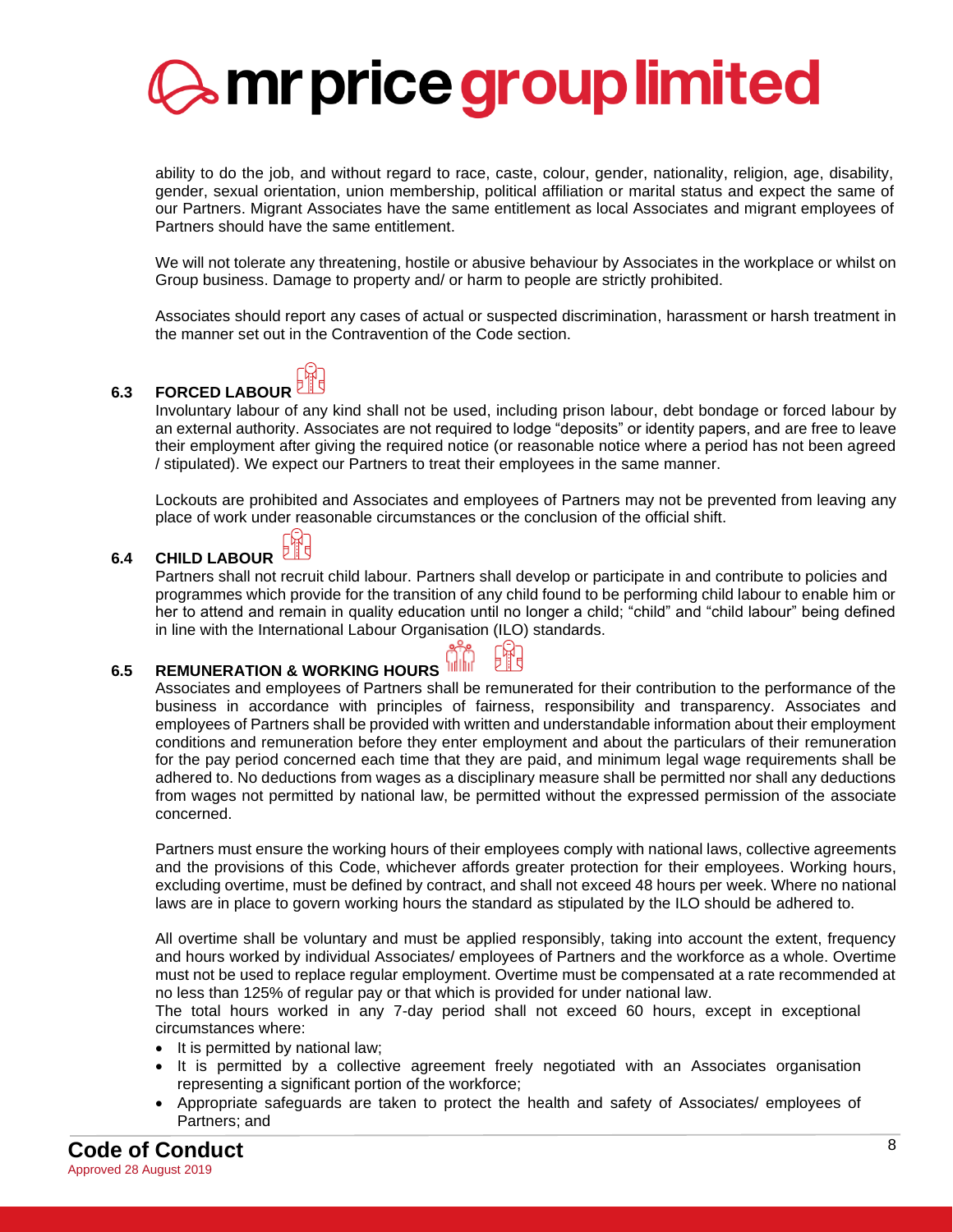# **Inrprice group limited**

• The employer can demonstrate that exceptional circumstances apply such as unexpected production peaks, accidents or emergencies.

Associates/ employees of Partners shall be provided with at least one day off in every 7-day period or, where permitted by national law, 2 days in every 14-day period.

We expect our Partners to apply the above to all people employed in their supply chains.

### **6.6 FREEDOM OF ASSOCIATION**

We comply with all applicable legislation and regulation regarding Associate freedom of association and we engage with Associates on an ongoing basis, to foster and maintain open and honest relationships that allow Associates or Associate representative groups to liaise directly with management on matters that affect them.

We expect our Partners to comply with all applicable legislation and regulation regarding freedom of association in respect of their employees and to ensure that the factory workers in their supply chains are afforded the same rights.

#### **6.7 REGULAR EMPLOYMENT**



Where possible, work performed by Associates must be on the basis of recognised employment relationship established through national law and practice. Obligations to Associates under labour or social security laws and regulations arising from the regular employment relationship, shall not be avoided through the use of labour-only contracting, sub-contracting, home-working arrangements or apprenticeship schemes, where there may be no real intent to impart skills or provide regular employment. Such obligations should also not be avoided through the excessive use of fixed-term contracts of employment. We expect our Partners to treat their employees in the same manner.

# **6.8 HEALTH AND SAFETY WITH**



We are committed to providing a work environment which is conducive to safety and good health. Associates who become aware of circumstances relating to operations or activities which pose a real or potential health or safety threat, should immediately report the matter as set out in the Contravention of the Code section.

Partners must treat all their employees with respect and dignity, provide them with a safe and hygienic work environment and must contribute towards the development of their employees.

Partners shall provide their employees with access to clean toilet facilities and portable water, and, if appropriate, sanitary facilities for food storage. Their employees should receive regular and recorded health and safety training, and such training shall be repeated for new or reassigned employees. Adequate steps must be taken to prevent accidents and injury to health arising out of, associated with, or occurring in the course of work or from unsafe buildings. This shall be done by minimising as far as is reasonably practical, the causes of hazards and accidents inherent in the working environment.

Partners providing housing for their employees must keep these facilities separate from working areas, clean and safe and meet the basic needs of employees. Partners shall assign responsibility for health and safety to a senior management representative, who needs to ensure that these health and safety requirements are applied and the relevant first aid equipment is available.

Any chemicals used by Partners in the production of merchandise must be in compliance with the guidelines provided by the ILO Convention 170 for the safe use of chemicals.

Adequate fire safety equipment must be provided and Associates and employees of Partners must have access to medical assistance and facilities where required.

# **6.9 SUBSTANCE ABUSE**

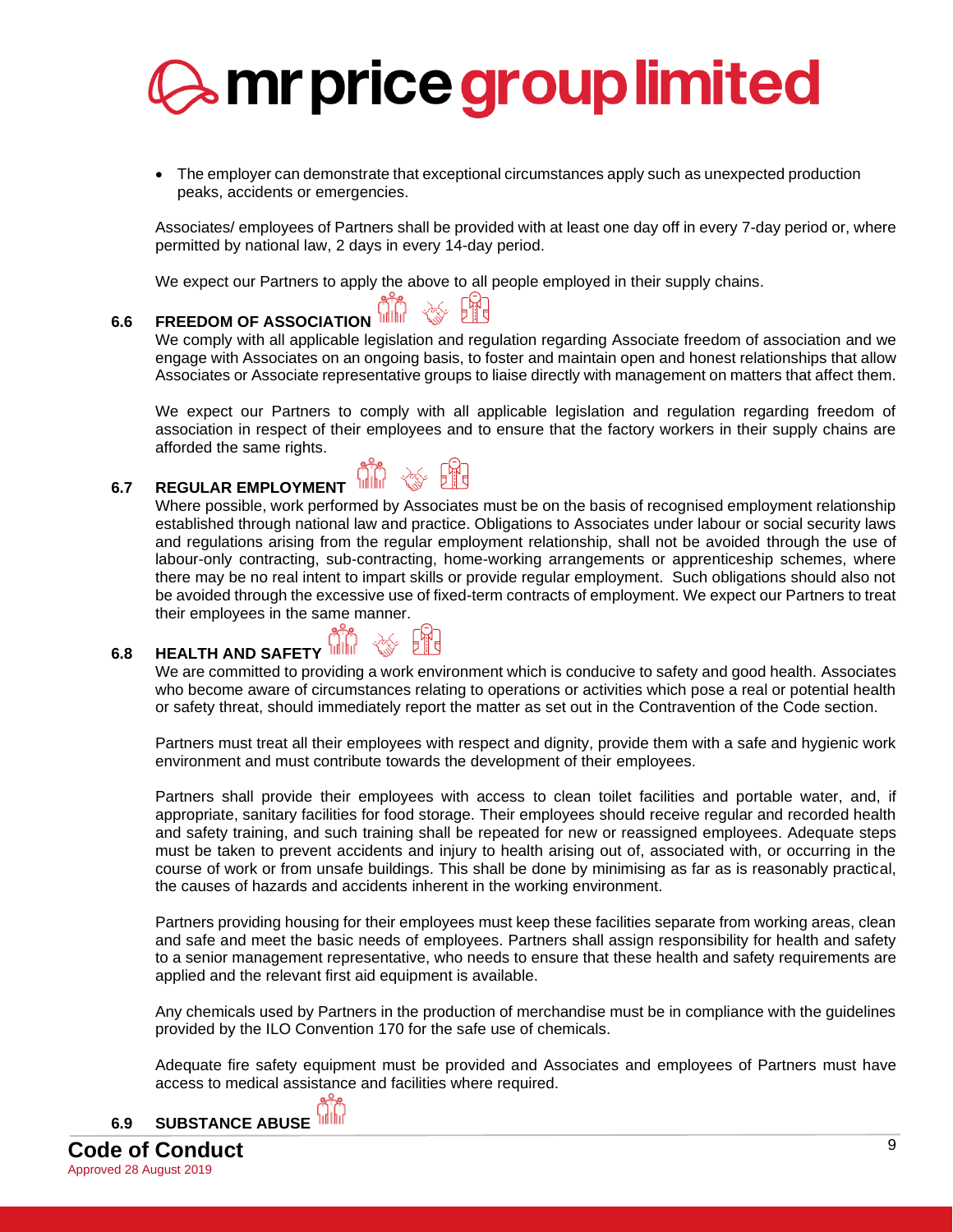

Associates may never use, sell, transfer, manufacture or possess illegal drugs. Except in the event of prior management approval, Associates may not consume alcohol on the Group premises or whilst on Group business. Associates may not arrive for work under the influence of alcohol or any illegal drug.

### **6.10 MISCONDUCT OFF THE JOB**

Associates must avoid conduct off the job that could impair work performance or affect the Group's reputation or business interests. Associates are required to advise their line managers of all criminal arrests or convictions that might negatively impact their ability to perform their job, the Group's reputation or the safety of Associates and stakeholders.

In addition to the above, Associates have a duty to report all acts of misconduct they have observed (or have evidence of) a fellow Associate or Partner committing. In the event an Associate fails to assist the Group in identifying the Associate or Partner they are violating their duty of good faith and this may lead to disciplinary action which could include dismissal.

# **6.11 FAMILIES AND RELATIVES**



Immediate family members (including parents, children and siblings) and life partners/spouses of Associates may be hired as Associates or Partners provided that, amongst others:

- careful consideration to the matter has been given and there is no conflict of interests;
- they are the most suitably qualified candidate for the position;
- the decision to appoint is made independent of the related associate;
- full disclosure of the relationship is made at the outset; and
- there is no direct or indirect reporting relationship between the related associate and the appointee.

These principles of fair employment will apply to all aspects of employment, including remuneration, promotions and transfers.

#### **6.12 RELATED PARTY ROMANTIC RELATIONSHIPS**

A related party romantic relationship includes instances where the relationship develops during the course of employment with the Group. In this instance, the Associates concerned need to report the relationship to their respective line management who, if necessary, may adjust structures if there is a direct reporting relationship impacted by the personal relationship.

#### **7. ENVIRONMENTAL AND SOCIAL RESPONSIBILITY**

#### *We are committed to operating in a socially and environmentally responsible manner.*

Environmental responsibility includes ensuring that inappropriate environmental risks are not taken and natural resources used in our business operations are conserved. This objective is consistent with our traditional commercial imperatives since it challenges Associates and Partners to use all resources (electricity, water, paper, fuel etc.) more efficiently and responsibly.

The Group is concerned about the impact of merchandise production on the environment, the climate and natural resources. It is therefore expected that Partners will act responsibly by complying with applicable environmental laws and regulations in the country of operation. All production sites must monitor the impact of their activities and their products or services on the environment, health and public safety.

All outgoing wastewater from wet processes conducted by Partners must be treated before discharge, and the treated wastewater must be compliant with applicable legislation. All waste and in particular hazardous waste must be disposed of in a responsible manner and in accordance with applicable legislation

**8. POLITICAL SUPPORT** 

*We remain politically neutral.*



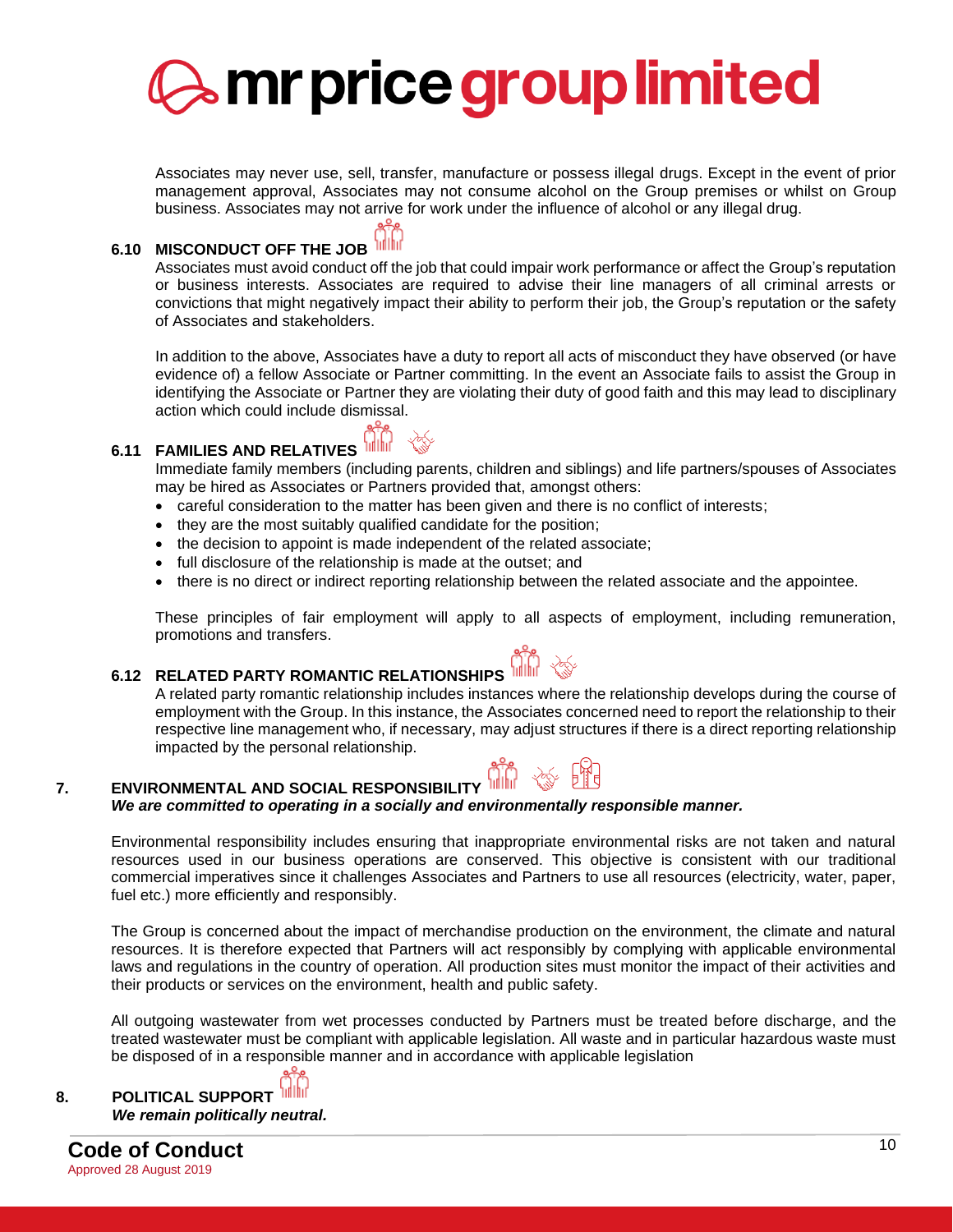

We encourage the personal participation of Associates in the political process and respect their right to privacy with regard to personal political activity. We will not attempt to influence any such activity, provided it does not disrupt the workplace or contribute to industrial unrest.

Group funds, goods or services must not be used as contributions to political parties or candidates. In addition, Group facilities must not be made available to political candidates or campaigns.

### **9. GROUP FUNDS AND ASSETS**  *We respect the Group's assets and property.*

We have developed internal controls to safeguard assets and impose strict procedures to prevent fraud and misappropriation.

All Associates must at all times follow the prescribed policies and procedures for recording, handling and safeguarding our funds and assets and must ensure that our funds and assets are used only for legitimate Group purposes. We expect our Partners to similarly apply their funds and assets for legitimate purposes. Associates involved in spending Group funds must take responsibility and use good judgement on our behalf to ensure that appropriate value is received for such expenditure.

If any Associates become aware of evidence that Group funds or assets, or the funds or assets of Partners, may have been used in a fraudulent or improper manner, they should immediately and confidentially report the matter as set out in the Contravention of the Code section.

**10. RECORD KEEPING** 

#### *We maintain valid, accurate and complete records.*

The Group is required to keep accurate, valid and complete records to meet its legal and financial obligations and

to adequately manage the affairs of the Group.

The Group and Partners' records should reflect all business transactions in an accurate and timely manner, which should include qualitative and quantitative information. Undisclosed, unrecorded or misleading revenues, expenses, assets or liabilities are not permissible. Associates responsible for accounting and recordkeeping functions are expected to be diligent in enforcing proper accounting practices, and shall adhere to applicable professional codes of conduct, including the NOCLAR (non-compliance with laws and regulations) standard.

Partners must keep records on site, including records of any incidents (including Occupational Health and Safety incidents) and corrective actions applied.

Partners shall provide verifiable proof of compliance with the Code upon our request from time to time, which shall include but not be limited to:

- Proof of a merchandise supplier compliance audit conducted within the twelve (12) month period prior to the Partner executing any agreement with us to which this Code is an annexure;
- Proof of compliance with any legislation applicable to the Partner, which for South African Partners includes Bargaining Council Agreements and BBBEE compliance certificates;
- Full disclosure of all factory/manufacturing or sub-contracted sites used to procure goods for us, including but not limited to site names, addresses, locations (including GPS coordinates), and contact details (names, phone numbers, email addresses) ("Disclosure Details");
- proof of compliance by any agent, trading house, factory owner, guest or invitee or sub-contractor ("sub-Partners") of the Partner involved in the manufacture or procurement of goods for us;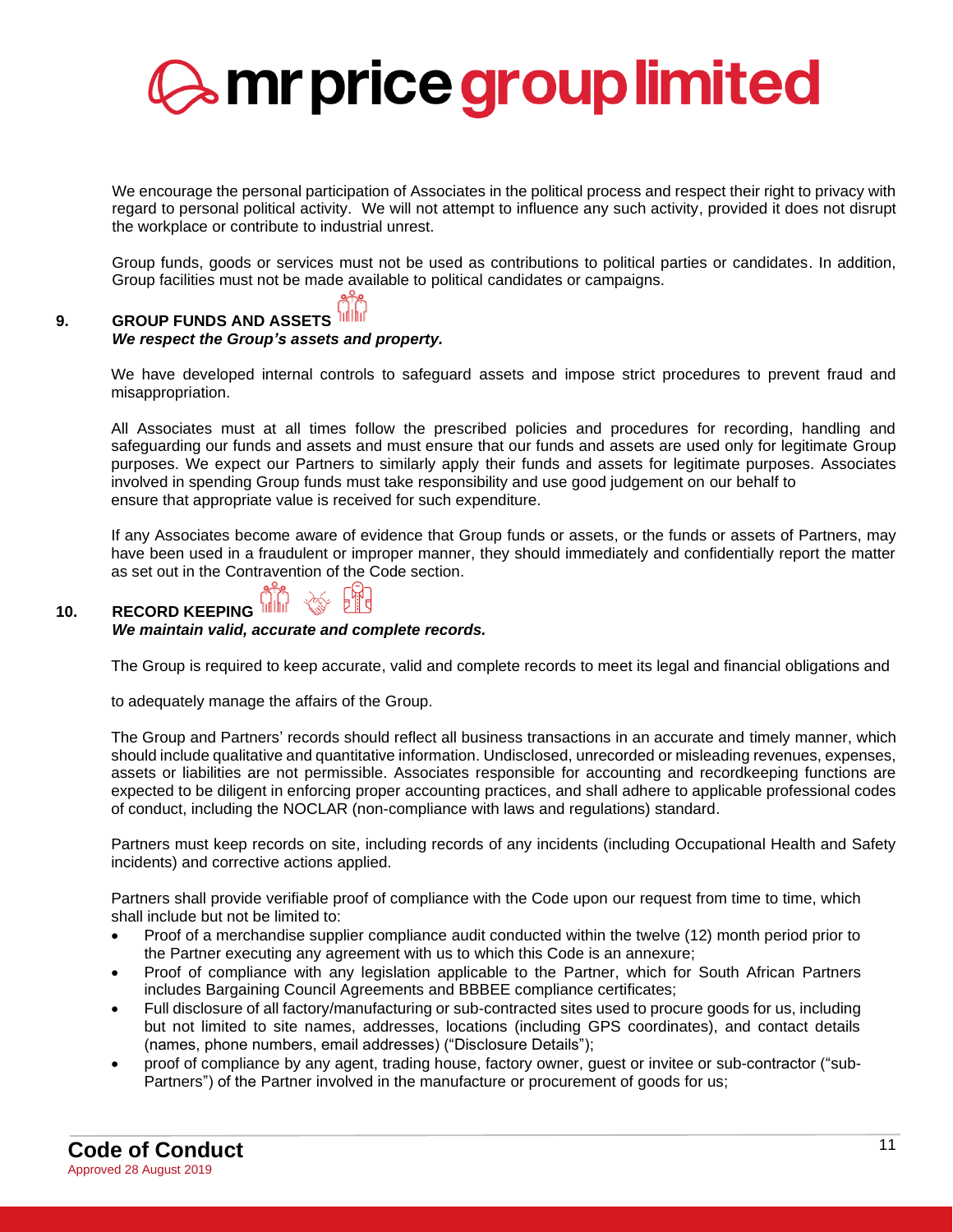# **a** mr price group limited

- Where new sub-Partners are utilised by a Partner, the Partner is to disclose this to us as well as the Disclosure Details pertaining thereto (this applies to all Partners, including merchandise suppliers where they subcontract to or engage factory owners);
- The correct details of any sub-Partner that a Partner makes use of in the manufacturing or procurement of goods for us must be disclosed for each order placed by us with a Partner (this applies to all Partners, including merchandise suppliers where they subcontract to or engage factory owners and/or trading houses).

#### **11. DEALING WITH OUTSIDE PERSONS AND ORGANISATIONS**  *We communicate with our stakeholders in a responsible manner*

### **11.1 PROMPT COMMUNICATIONS**

We strive to achieve complete, accurate and timely communications with all parties with whom we conduct business, including government authorities, our customers and the public.

A prompt, courteous and accurate response should be made to all reasonable requests for information and other customer and supplier communications. Any complaints should be handled in accordance with internal procedures established by the various divisions of the Group and any applicable laws.

### **11.2 MEDIA RELATIONS**

In addition to everyday communications (including routine marketing and operational communication) with outside persons and organisations, the Group will, on occasion, be asked to express its views to the media on certain issues. When communicating publicly (including via social media platforms) on matters that involve Group business, Associates must not presume to speak for the Group on such matters. Associates approached by the media should immediately refer them to the Chief Executive Officer (CEO). Partners are not permitted to speak on behalf of the Group and any requests of this nature by media or other third parties must be referred to the office of the CEO.

When dealing with anyone outside the Group, including any public official, care must be taken not to compromise the integrity or damage the reputation of any outside individual, business, government body, or the Group. The Group's position on public policy or industry issues will be dealt with by the CEO.

Articles for publication, public speeches and addresses about the Group and its business should be sent to the CEO's office to be reviewed and approved prior to issue.

Associates and Partners should separate their personal roles from the Group's position when communicating on matters not involving Group business. They should be especially careful to ensure that they are not identified with the Group when pursuing personal or political activities, unless this identification has been specifically authorised in advance by the CEO.

#### **12. PRIVACY AND CONFIDENTIALITY**  *We uphold privacy and confidentiality of information*

In the regular course of business, a considerable amount of confidential, personal and sensitive business, customer, Partner and Associate information is accumulated. Extreme caution must be exercised in appropriately communicating information which could be considered to be privileged and protected information to outside parties, through formal or informal channels. This is relevant throughout the year and not only during the closed or prohibited periods referred to in the Shares Trading Policy. When in doubt, the Company Secretary should be consulted for approval.

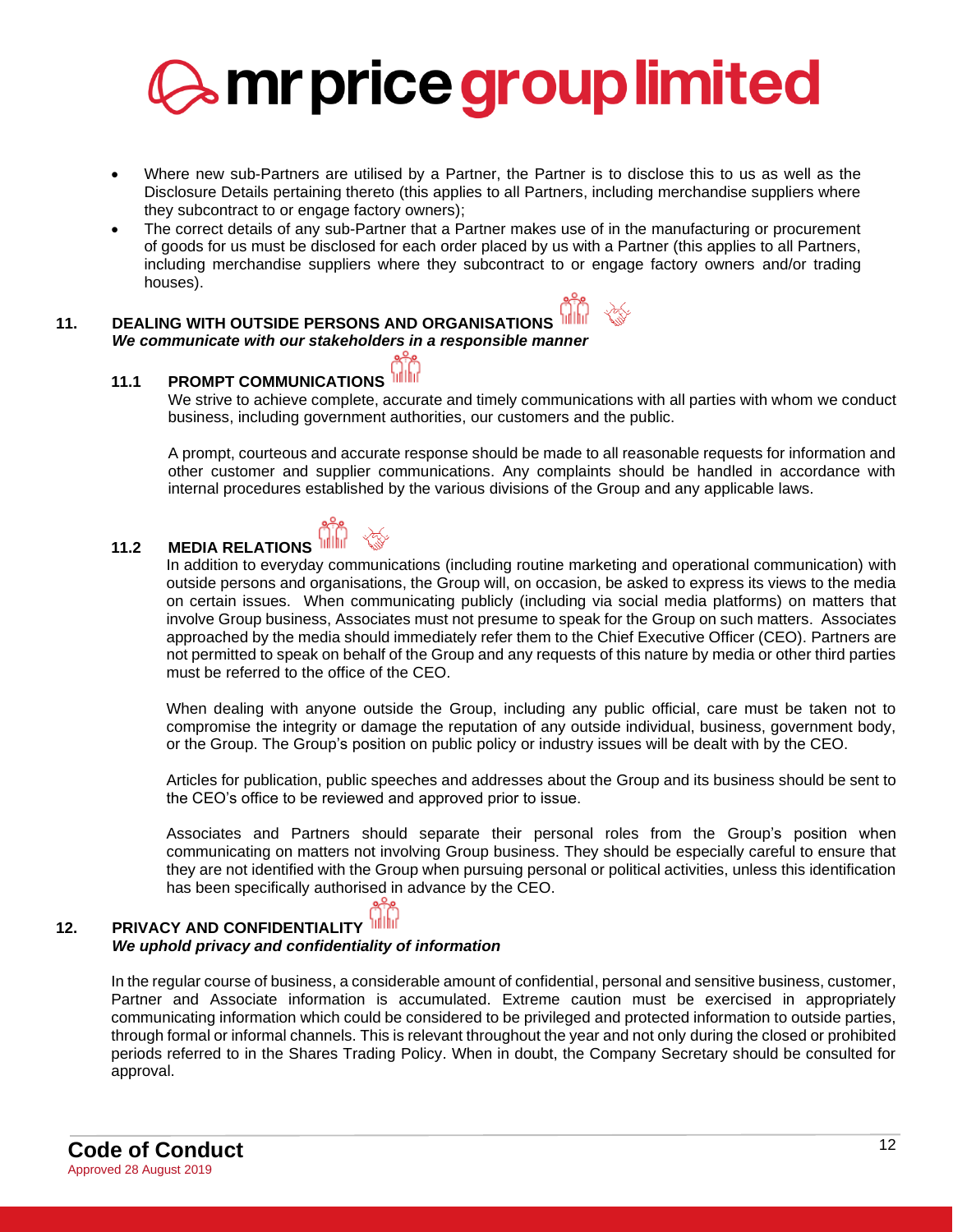

Information that is necessary for the Group's business should be collected, processed retained and secured in accordance with Group policies and applicable legislation. In particular, the collection, retention and processing of personal information must comply with the provisions of the Group's Privacy Policy.

## **13. ANTI-COMPETITIVE PRACTICES**

*We are committed to competing fairly in the marketplace and will not enter into collusive arrangements with competitors or Partners that will prejudice customers, Partners or competitors or interfere with free competition in the market.*

Associates must ensure that the Group is not involved in the following:

#### **13.1 ARRANGEMENTS WITH COMPETITORS, WHICH COULD INCLUDE:**

- (a) Fixing prices or other trading conditions (for example agreeing with competitors to charge the same price or offer the same credit terms);
- (b) Market sharing arrangements (for example agreeing with competitors to "apportion" customers or Partners, products or areas of operation); or
- (c) Collusive tendering (for example agreeing with competitors to not compete normally in a tender process).

#### **13.2 ARRANGEMENTS WITH PARTNERS, WHICH COULD INCLUDE:**

- (a) Unfair agreements with Partners prohibiting them from dealing with a competitor; or
- (b) Minimum resale price maintenance in terms of which the Group agrees with a supplier that it will not

on-sell a product or service for less than a certain price (provided that a supplier shall be entitled to recommend a minimum resale price of a product or service to the Group, if, amongst other things, the recommendation is not binding).

#### **13.3 ABUSE OF DOMINANCE:**

- This is the potential abuse by the Group of its strong position in the marketplace. It could take the form of, amongst other things:
- (a) Charging excessive prices to the detriment of customers;
- (b) Refusing to give a competitor access to an essential facility (i.e. an infrastructure or resource) of the Group when it is economically feasible to do so;
- (c) Price discrimination (this could involve, amongst other things, charging customers different prices for the same products or services to gain an unfair advantage); or
- (d) Engaging in an act that hinders or prevents a competitor from entering into, or expanding within, the marketplace, including:
	- (i) Inducing or requiring customers or Partners not to deal with competitors;
	- (ii) Selling products or services on condition that the customer purchases other products or services unrelated to the original purchase, or forcing a customer to accept a condition unrelated to such original purchase; or
	- (iii) Predatory pricing if it is likely to have the effect of substantially preventing or lessening competition.

We expect our Partners to ensure that they are similarly not engaged or involved in the conduct detailed above.

#### **14. CONTRAVENTION OF THE CODE**

We are committed to upholding compliance with both the written word and the spirit of the Code and will *treat as serious any indications of contravention.*